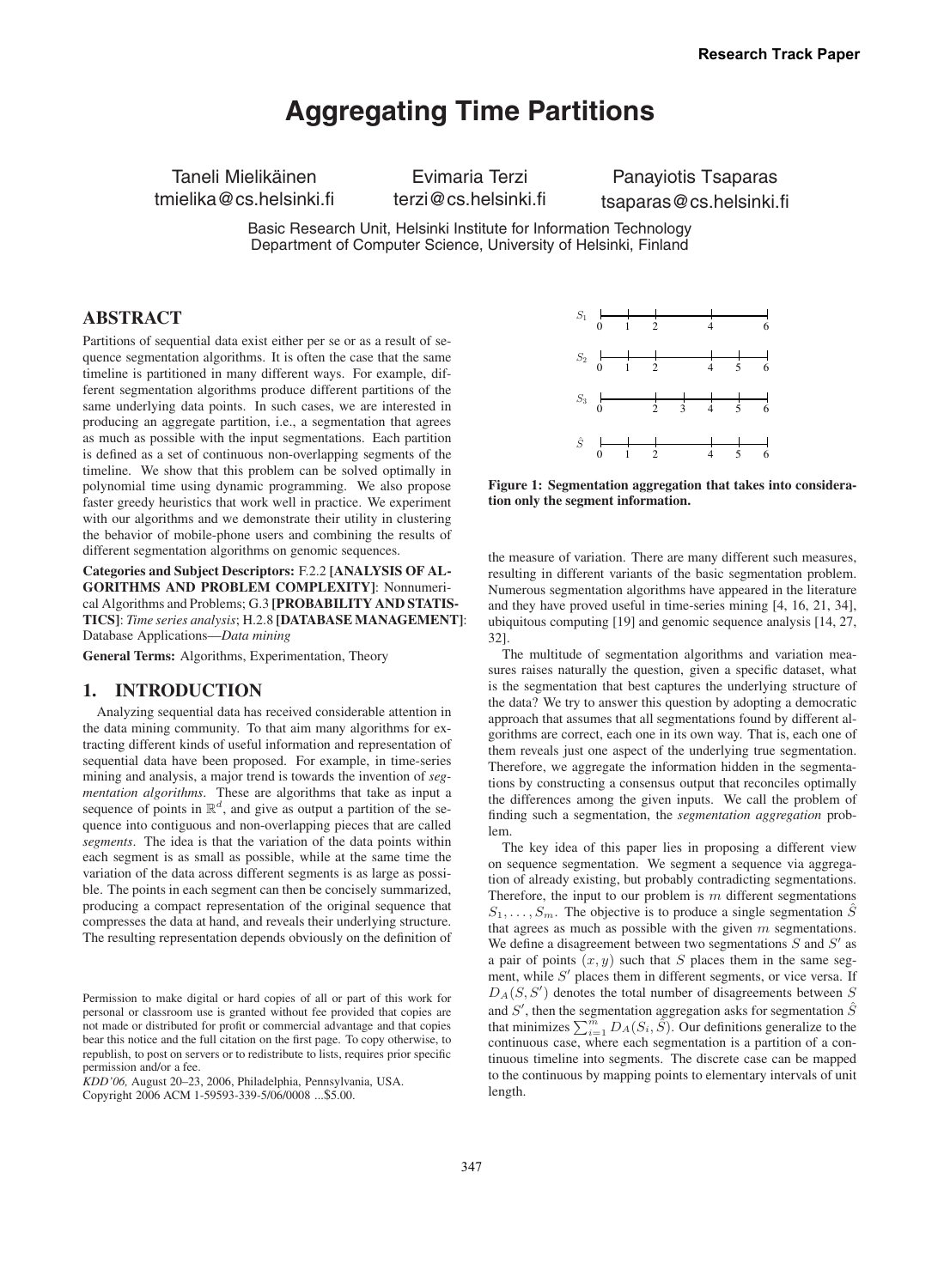#### **Research Track Paper**

As a concrete example, consider a sequence of length 6 and three segmentations of this sequence:  $S_1$ ,  $S_2$  and  $S_3$  as shown in Figure 1. Each segmentation is defined by a set of boundaries. For example, segmentation  $S_1$  has boundaries  $\{0, 2, 4, 6\}$ . A pair of boundaries  $i$ , and  $i + 1$  defines a segment that contains all points in  $(i, i + 1]$ . For segmentation  $S_1$  the first and second segments contain only a single point (point 1 and 2 respectively), the third segment contains points 3 and 4, and the last segment contains points 5 and 6. The segmentation  $\hat{S}$  in the bottom is the optimal aggregate segmentation for  $S_1$ ,  $S_2$  and  $S_3$ . The total cost of  $\hat{S}$  is 3, since it has one disagreement with segmentation  $S_1$  and two disagreements with segmentation  $S_3$ .

In this paper, we study the segmentation aggregation problem both theoretically and experimentally. Our contributions can be summarized as follows.

- We formally define the *segmentation aggregation* problem. Our definitions are general enough to include the partition of both discrete and continuous timelines. We consider various distance functions, and we study their properties.
- We show that the problem can be solved optimally in polynomial time using a dynamic-programming algorithm. We prove that the complexity of the algorithm depends on the number of unique segmentation points used by all segmentations, and not on the number of input points (the length of the timeline). We also propose greedy heuristics that although not exact, they are significantly faster, allowing us to deal efficiently with large datasets. Experimental evidence shows that the loss of accuracy due to those heuristics is negligible in most of the cases.
- We apply the segmentation aggregation framework to several problem domains and we demonstrate its practical significance. We experiment with haplotype data for producing a consensus haplotype block structure. We also experiment with real data of mobile phone users, and we use segmentation aggregation for clustering and profiling these users. Furthermore, we demonstrate that segmentation aggregation can be used to alleviate errors in segmentation algorithms that are caused due to errors or missing values in some of the dimensions of multidimensional time series.

In the next section we give some candidate application domains for segmentation aggregation. In Section 3 we formally define the segmentation aggregation problem and the disagreement distance between segmentations, and in Section 4 we describe exact and heuristic algorithms for solving it. Section 5 provides experimental evidence of the framework's utility. In Section 6 we give alternative formulations of the segmentation aggregation problem and in Section 7 we discuss the related work. We conclude the paper in Section 8.

# **2. APPLICATION DOMAINS**

Segmentation aggregation can prove useful in many scenarios. We list some of them below.

**Analysis of genomic sequences:** A motivating problem of important practical value is the *haplotype block structure* problem. The "block structure" discovery in haplotypes is considered one of the most important discoveries for the search of structure in genomic sequences [7]. To explain this notion, consider a collection of DNA sequences over  $n$  marker sites for a population of individuals. Consider a marker site to be a location on the DNA sequence associated with some value. This value is indicative of the genetic variation

of individuals in this location. The "haplotype block structure" hypothesis states that the sequence of markers can be segmented in blocks, so that, in each block most of the haplotypes of the population fall into a small number of classes. The description of these haplotypes can be used for further knowledge discovery, e.g., for associating specific blocks with specific genetic-influenced diseases [17].

From the computational point of view, the problem of discovering haplotype blocks in genetic sequences can be viewed as that of partitioning a multidimensional sequence into segments such that each segment demonstrates low diversity along the different dimensions. Different segmentation algorithms have been applied to good effect on this problem. However, these algorithms either assume different generative models for the haplotypes or optimize different criteria. As a result, they output block structures that are, to some extend (small or great) different. In this setting, the segmentation aggregation assumes that all models and optimization criteria contain useful information about the underlying haplotype structure, and aggregates their results to obtain a single block structure that is hopefully a better representation of the underlying truth.

**Segmentation of multidimensional categorical data:** The segmentation aggregation framework gives a natural way of segmenting multidimensional categorical data. Although the problem of segmenting multidimensional numerical data is rather natural, the segmentation problem of multidimensional categorical sequences has not been considered widely, mainly because such data are not easy to handle. Consider an 1-dimensional sequence of points that take nominal values from a finite domain. In such data, we can naturally define a segment as consecutive points that take the same value. For example, the sequence *aaabbbcc*, has 3 segments (*<sup>a</sup> a a*, *bbb* and *c c*). When the number of dimensions in such data increases the corresponding segmentation problems becomes more complicated, and it is not straightforward how to segment the sequence using conventional segmentation algorithms. Similar difficulties in using off-the-shelf segmentation algorithms appear when the multidimensional data exhibit a mix of nominal and numerical dimensions. However, each dimension has its own clear segmental structure. We propose to segment each dimension individually, and aggregate the results.

**Robust segmentation results:** Segmentation aggregation provides a concrete methodology for improving segmentation robustness by combining the results of different segmentation algorithms, which may use different criteria for the segmentation, or different initializations of the segmentation method. Note also that most of the segmentation algorithms are sensitive to erroneous or noisy data. Such data though are very common in practice. For example, sensors reporting measurements over time may fail (e.g., run out of battery), genomic data may have missing values (e.g., due to insufficient wet-lab experiments). Traditional segmentation algorithms show little robustness to such scenarios. However, when their results are combined, via aggregation, the effect of missing or faulty data in the final segmentation is expected to be alleviated.

**Clustering segmentations:** Segmentation aggregation gives a natural way to cluster segmentations. In such a clustering, each cluster is represented by the aggregate segmentation, in the same way that the mean represents a set of points. The cost of the clustering is the sum of the aggregation costs within each cluster. Commonly used algorithms such as  $k$ -means can be adapted in this setting. Furthermore, the disagreements distance is a metric. Hence, we can apply various distance-based data-mining techniques to segmentations, and provide approximation guarantees for many of them.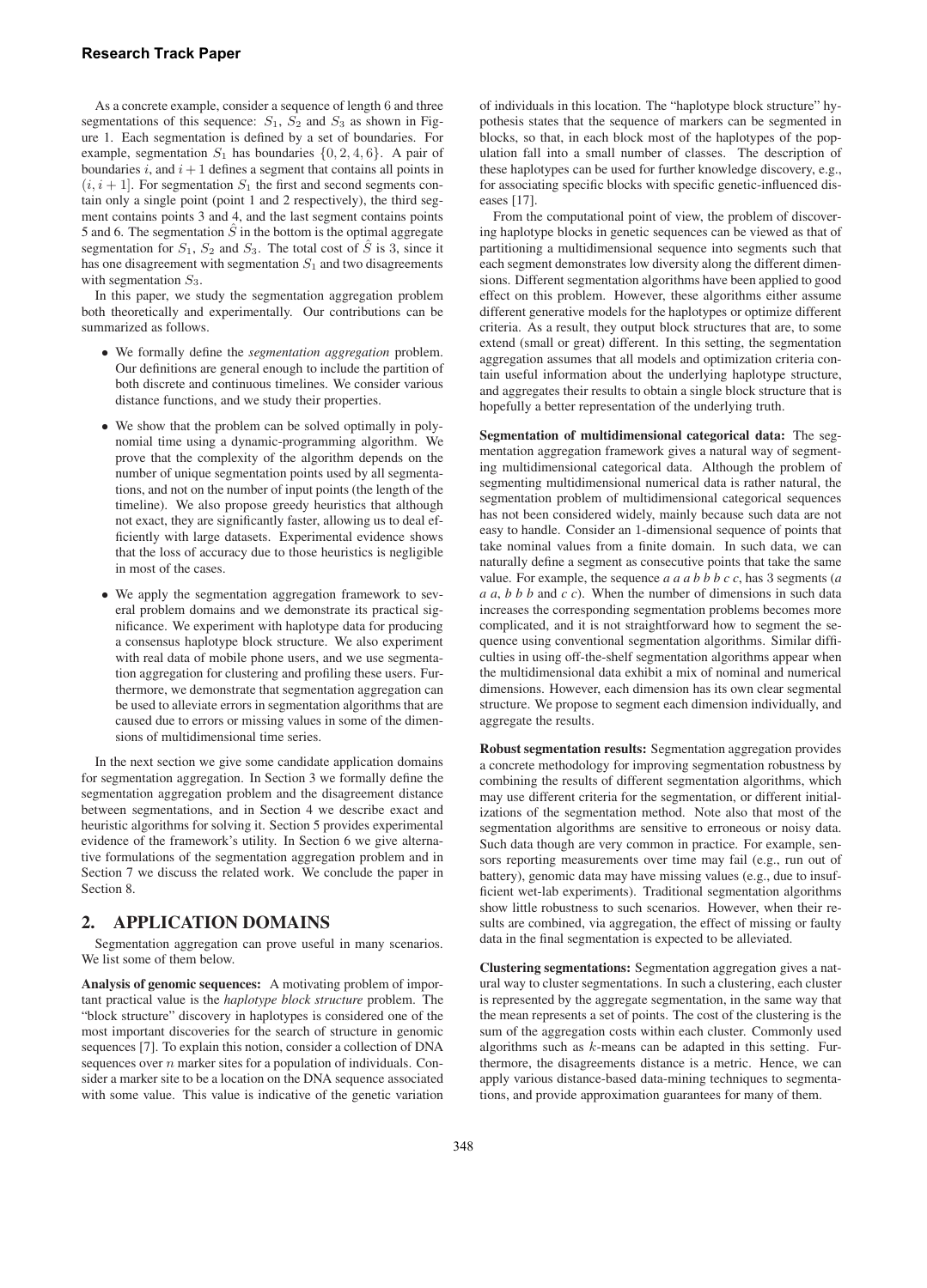**Summarization of event sequences:** An important line of research has focused on mining event sequences [1, 18, 22, 29]. An event sequence consists of a set of events of certain type that occur at certain points on a given timeline. For example, consider a user accessing a database at time points  $t_1, t_2, \ldots, t_k$  within a day. Or a mobile phone user making phone calls, or transferring between different cells. Having the activity times of the specific user for a number of different days one could raise the question: *How does the user's activity on an average day look like?* One can consider the time points at which events occur as segment boundaries. In that way, forming the profile of the user's daily activity is mapped naturally to a segmentation aggregation problem.

**Privacy-preserving segmentations:** Consider the scenario where there are multiple parties, each having a sequence defined over the *same* timeline. The parties would like to find a joint segmentation of the timeline, but they are not willing to share their sequences. (Alternatively, each party might have a segmentation method that is too sensitive to be shared.) A privacy-preserving segmentation protocol for such a scenario is as follows: each party computes a segmentation of their sequence locally and sends the segmentation to one party that aggregates the local segmentations.

# **3. THE SEGMENTATION AGGREGATION PROBLEM**

#### **3.1 Problem Definition**

Let  $T$  be a timeline of bounded length. In order to make our definitions as general as possible, we consider the continuous case. We will assume that  $T$  is the real unit interval  $(0, 1]$ . For the purpose of exposition we will some times talk about discrete timelines. A discrete timeline  $T$  of size  $N$  can be thought of as the unit interval discretized into N intervals of equal length.

A segmentation  $P$  is a partition of  $T$  into continuous intervals (segments). Formally, we define  $P = \{p_0, p_1, \ldots, p_\ell\}$ , where  $p_i \in T$  are the *breaknoints* (or *houndaries*) of the segmentation  $p_i \in T$  are the *breakpoints* (or *boundaries*) of the segmentation and it holds that  $p_i < p_{i+1}$  for all *i*'s. We will always assume that  $p_0 = 0$  and  $p_\ell = 1$ . We define the *i*-th segment  $\bar{p}_i$  of *P* to be the interval  $\bar{p}_i = (p_i, p_i)$ . The length of *P* defined as  $|P| = \ell$  is interval  $\bar{p}_i = (p_{i-1}, p_i]$ . The length of P, defined as  $|P| = \ell$ , is the number of segments in  $P$ . Note that there is an one to one mapping between boundaries and segments. We will often abuse the notation and define a segmentation as a set of segments instead of a set of boundaries. In these cases we will always assume that the segments define a partition of the timeline, and thus they uniquely define a set of boundaries.

For a set of m segmentations  $P_1, \ldots, P_m$  we define their *union segmentation* to be the segmentation with boundaries  $U = \bigcup_{i=1}^{m} P_i$ .<br>Let S be the space of all possible segmentations, and let D be a dis-Let  $S$  be the space of all possible segmentations, and let  $D$  be a distance function between two segmentations  $P$  and  $Q$ , with  $D : S \times S \rightarrow \mathbb{R}$ . Assume that function D captures how differently two segmentations partition timeline T. Given such a distance function, we define the SEGMENTATION AGGREGATION problem as follows:

PROBLEM 1 (SEGMENTATION AGGREGATION). *Given a set of* m *segmentations*  $P_1, P_2, ..., P_m$  *of timeline*  $T$ *, and a distance function* D *between them, find a segmentation*  $\ddot{S} \in S$  *that minimizes the sum of the distances from all the input segmentations. That is,*

$$
\hat{S} = \arg\min_{S \in \mathcal{S}} \sum_{i=1}^{m} D(S, P_m).
$$

*We define*  $C(\hat{S}) = \sum_{i=1}^{m} D(S, P_m)$  *to be the* cost *of the aggregate segmentation segmentation.*

Note that Problem 1 is defined independently of the distance function  $D$  used between segmentations. We focus our attention on the disagreement distance  $D_A$ , which we formally describe in the next subsection. Other natural alternative distance functions are discussed in Section 6. The results we prove for  $D_A$  hold for those alternatives as well.

#### **3.2 The Disagreement distance**

In this section we formally define the notion of distance between two segmentations. Our distance function is based on similar distance functions proposed for clustering [15] and ranking [8]. The intuition for the distance function is drawn from the discrete case. Given two discrete timeline segmentations, the disagreement distance is the total number of pairs of points that are placed into the same segment in one segmentation, while placed in different segments in the other. We now generalize the definition to the continuous case.

Let  $P = \{p_1, \ldots, p_{\ell_p}\}$  and  $Q = \{q_1, \ldots, q_{\ell_q}\}$  be two segmen-<br>ions Let  $U = P \cup Q$  be their union segmentation with segments tations. Let  $U = P \cup Q$  be their union segmentation with segments  ${\{\bar{u}_1,\ldots,\bar{u}_n\}}$ . Note that by definition of the union segmentation, for every  $\bar{u}_i$  there exist segments  $\bar{p}_k$  and  $\bar{q}_t$  such that  $\bar{u}_i \subseteq \bar{p}_k$  and  $\bar{u}_i \subseteq \bar{q}_t$ . We define  $P(\bar{u}_i) = k$  and  $Q(\bar{u}_i) = t$ , to be the *labeling* of interval  $\bar{u}_i$  with respect to segmentations P and Q respectively. Similar to the discrete case, we define a disagreement when two segments  $\bar{u}_i$ , and  $\bar{u}_j$  receive the same label in one segmentation, but different in the other. The disagreement is weighted by the product of the segment lengths  $|\bar{u}_i||\bar{u}_j|$ . Intuitively, the length captures the number of points contained in the interval, and the product the number of disagreements between the points. This notion can be made formal using integrals, but we omit the technical details. In the discrete case points can be thought of as unit intervals.

Formally, the disagreement distance of  $P$  and  $Q$  on segments  $\bar{u}_i, \bar{u}_j \in U$  is defined as follows.

$$
d_{P,Q}(\bar{u}_i, \bar{u}_j) := \begin{cases} |\bar{u}_i||\bar{u}_j|, & \text{if } P(\bar{u}_i) = P(\bar{u}_j) \text{ and } Q(\bar{u}_i) \neq Q(\bar{u}_j) \\ & \text{or } Q(\bar{u}_i) = Q(\bar{u}_j) \text{ and } P(\bar{u}_i) \neq P(\bar{u}_j) \\ 0, & \text{otherwise.} \end{cases}
$$

Naturally, the overall disagreement distance between two segmentations is defined as follows.

$$
D_A(P,Q) = \sum_{(\bar{u}_i, \bar{u}_j) \in U \times U} d_{P,Q}(\bar{u}_i, \bar{u}_j)
$$

It is rather easy to prove that the distance function  $D_A$  is a metric. This property is significant for applications such as clustering, where good worst-case approximation bounds can be derived in metric spaces.

#### **3.3 Computing disagreement distance**

For two segmentations P and Q with  $\ell_p$  and  $\ell_q$  number of segments respectively, the distance  $D_A(P,Q)$  can be computed trivially in time  $O((\ell_p + \ell_q)^2)$ . Next we show that this can be done<br>even faster in time  $O((\ell + \ell))$ . Furthermore, our analysis helps in even faster in time  $O(\ell_p + \ell_q)$ . Furthermore, our analysis helps in building intuition on the general aggregation problem. This intubuilding intuition on the general aggregation problem. This intuition will be useful in the following sections.

We first define the notion of *potential energy*.

DEFINITION 1. Let  $\overline{v} \subseteq T$  *be an interval in timeline*  $T$  *that has length*  $|\bar{v}|$ *. We define the potential energy of the interval to be:* 

$$
E(\bar{v}) = \frac{|\bar{v}|^2}{2}.
$$
 (1)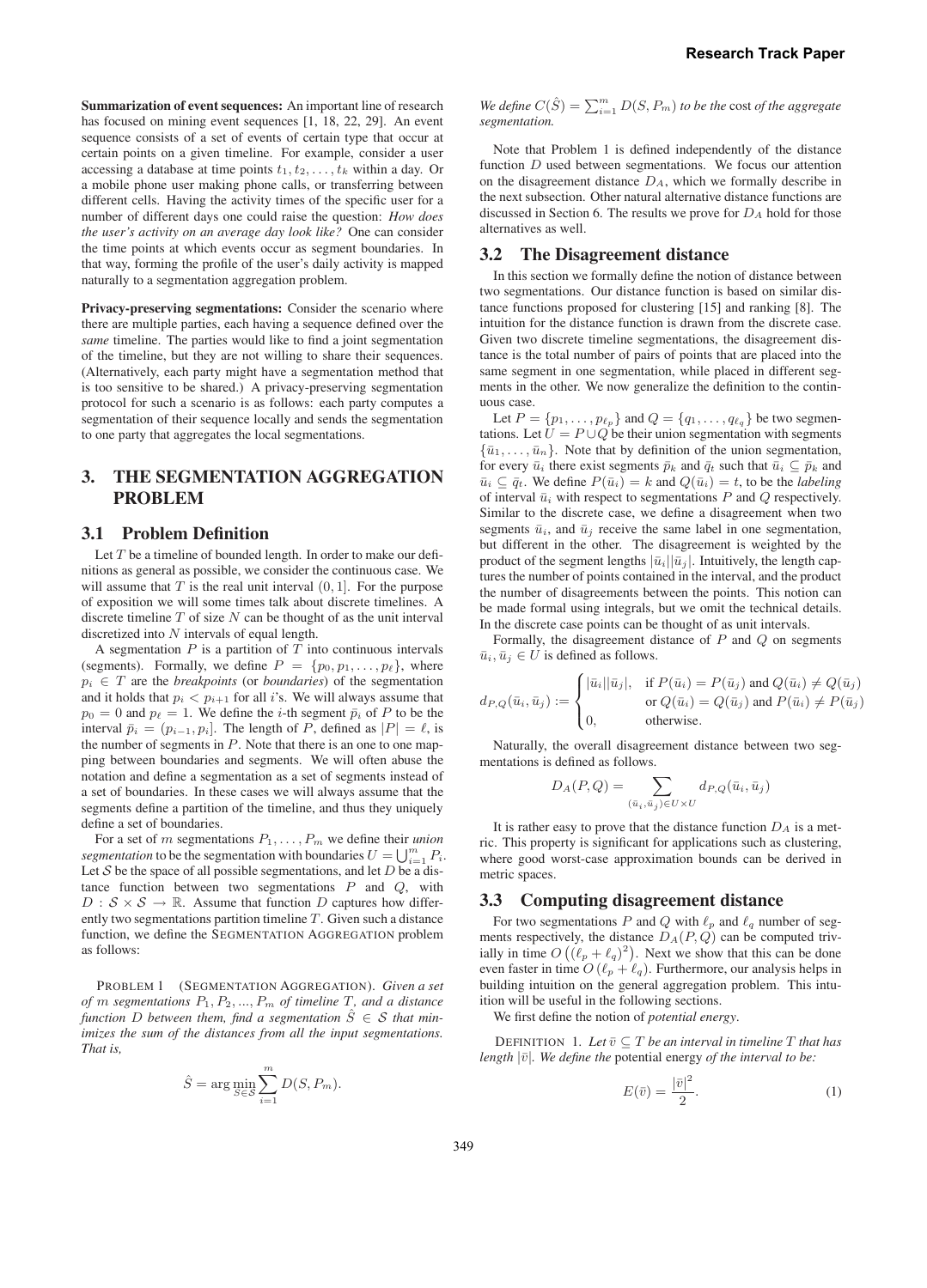#### **Research Track Paper**

*Let*  $P = \{p_0, \ldots, p_\ell\}$  *be a segmentation with segments*  $\{\bar{p}_1, \ldots, \bar{p}_\ell\}$  *We define the potential energy of P to be*  $\bar{p}_{\ell}$ }. We define the potential energy *of* P to be

$$
E(P) = \sum_{\bar{p}_i \in P} E(\bar{p}_i) .
$$

The potential energy computes the potential disagreements that the interval  $\bar{v}$  can create. To better understand the intuition behind it we resort again to the discrete case. Let  $\bar{v}$  be an interval in the discrete time line, and let  $|\bar{v}|$  be the number of points in  $\bar{v}$ . There are  $|\bar{v}|(|\bar{v}| - 1)/2$  distinct pairs of points in  $\bar{v}$ , all of which can potentially cause disagreements with other segmentations.

Each of the discrete points in the interval can be thought of as a unit-length elementary subinterval and there are  $|\bar{v}|(|\bar{v}|-1)/2$  pairs of those in  $\bar{v}$ , all of which are potential disagreements. Considering the continuous case is actually equivalent to focusing on very small (instead of unit length) subintervals. Let their length be  $\varepsilon$  with  $\epsilon \ll 1$ . In this case the potential disagreements caused by all the  $\varepsilon$ -length intervals in  $\bar{v}$  are:

$$
\frac{|\bar{v}|/\varepsilon (\bar{v}|/\varepsilon - 1)}{2} \cdot \varepsilon^2 = \frac{|\bar{v}|^2 - \varepsilon |\bar{v}|}{2} \to \frac{|\bar{v}|^2}{2}
$$

when  $\varepsilon \to 0.1$ <br>The potentic

The potential energy of a segmentation  $P$  is the sum of the potential energies of the segments it contains. Intuitively, it captures the number of potential disagreements due to points placed in the same segment in P, while in different segments in other segmentations. Given this definition we can show the following basic lemma.

LEMMA 1. *Let* P *and* Q *be two segmentations and* U *be their union segmentation. The distance*  $D_A(P,Q)$  *can be computed by the following closed formula*

$$
D_A(P,Q) = E(P) - E(U) + E(Q) - E(U)
$$
  
=  $E(P) + E(Q) - 2E(U)$ . (2)

PROOF. For simplicity of exposition we will present the proof in the discrete case and talk in terms of points (rather than intervals), though the extension to intervals is straightforward. Consider the two segmentations P and Q and a pair of points  $x, y \in T$ . For some point x let  $P(x)$ , and  $Q(x)$  be the index of the segment that contains x in P and Q respectively. By definition, the pair  $(x, y)$ introduces a disagreement if one of the following two cases is true:

**Case 1:**  $P(x) = P(y)$  and  $Q(x) \neq Q(y)$ , **Case 2:**  $Q(x) = Q(y)$  and  $P(x) \neq P(y)$ .

In Equation 2, we can see that the term  $E(P)$  gives all the pairs of points that are in the same segments in segmentation P. Similarly, the term  $E(U)$  gives the pairs of points that are in the same segments in the union segmentation  $U$ . Their difference gives the number of pairs that are in the same segment in  $P$  but not in the same segment in U. However, if for two points x, y it holds that  $P(x) =$  $P(y)$  and  $U(x) \neq U(y)$ , then it has to be that  $Q(x) \neq Q(y)$ , since U is the union segmentation of  $P$  and  $Q$ . Therefore, the potential difference  $E(P) - E(U)$  counts all the disagreements due to Case 1. Similarly, the disagreements due to Case 2 are counted by the term  $E(Q) - E(U)$ . Therefore, Equation 2 gives the total number of disagreements between segmentations  $P$  and  $Q$ .  $\Box$ 

Lemma 1 allows us to compute the disagreements between two segmentations P and Q of size  $\ell_p$  and  $\ell_q$  respectively in time  $O(\ell_p + \ell)$  $\frac{\ell_q}{\cdot}$ .

## **4. AGGREGATION ALGORITHMS**

In this section we give optimal and heuristic algorithms for the SEGMENTATION AGGREGATION problem. First, we show that the optimal segmentation aggregation contains only segment boundaries in the union segmentation. That is, no new boundaries are introduced in the aggregate segmentation. Based on this observation we can construct a dynamic-programming algorithm (DP) that solves the problem exactly even in the continuous setting. If  $n$  is the size of the union segmentation, the dynamic-programming algorithm runs in time  $O(n^2m)$ . We also propose faster greedy heuristic algorithms that run in time  $O(n(m + \log n))$  and, as shown in the experimental section, give high-quality results in practice.

#### **4.1 Candidate segment boundaries**

Let U be the union segmentation of the segmentations  $S_1, \ldots, S_m$ . The following theorem establishes the fact that the boundaries of the optimal aggregation are a subset of the boundaries appearing in U. The proof of the theorem appears in the full version of the paper.

THEOREM 1. Let  $S_1, S_2 \ldots S_m$  be the m *input segmentations to the segmentation aggregation problem for the*  $D_A$  *distance, and let* U *be their union segmentation. For the optimal aggregate segmentation*  $\hat{S}$ *, it holds that*  $\hat{S} \subseteq U$ *, that is, all the segment boundaries in*  $\hat{S}$  *belong in*  $U$ .

The consequences of the theorem are twofold. For the discrete version of the problem, where the input segmentations are defined over discrete sequences of  $N$  points, Theorem 1 restricts the search space of output aggregations. That is, only  $2^n$  (instead of  $2^N$ ) segmentations are valid candidate aggregations. Furthermore, this pruning of the search space allows us to map the continuous version of the problem to a discrete combinatorial search problem, and to apply standard algorithmic techniques for solving it.

#### **4.2 The** DP **algorithm**

We now formulate the dynamic-programming algorithm that solves optimally the segmentation aggregation problem. We first need to introduce some notation. Let  $S_1, \ldots, S_m$  be the input segmentations, and let  $U = \{u_1, \ldots, u_n\}$  be the union segmentation. Consider a *candidate* aggregate segmentation  $A \subseteq U$ , and let  $C(A)$  denote the cost of A, that is, the sum of distances of A to all input segmentations. We write  $C(A) = \sum_i C_i(A)$ , where  $C_i(A) = D_i(A \mid S_i)$  the distance between A and segmentation  $C_i(A) = D_A(A, S_i)$ , the distance between A and segmentation  $S_i$ . The optimal aggregate segmentation is the segmentation  $\hat{S}$  that minimizes the cost  $C(S)$ .

We also define a *j*-restricted segmentation  $A<sup>j</sup>$  to be a candidate segmentation such that the next-to-last breakpoint is restricted to be the point  $u_i \in U$ . That is, the segmentation is of the form  $A^j = \{a_0, \ldots, a_{\ell-1}, a_{\ell}\}\,$ , where  $a_{\ell-1} = u_j$ . Segmentation  $A^j$  contains  $u_j$  and does not contain any breaknoint  $u_j > u_j$  except contains  $u_i$ , and does not contain any breakpoint  $u_k > u_j$ , except for the last point of the sequence. To avoid confusion, we note that although a j-restricted segmentation is restricted to select boundaries from the first  $j$  boundaries of  $U$ , it does not necessarily have length  $j + 1$ , but rather, any length  $\ell \leq j + 1$  is possible. We use  $A^{j}$  to denote the set of all *i*-restricted segmentations and  $\hat{S}^{j}$ use  $A<sup>j</sup>$  to denote the set of all j-restricted segmentations, and  $\hat{S}$ <sup>j</sup> to denote the one with the minimum cost. Note that for  $j = 0$ ,  $\hat{S}^0 = \{u_0, u_n\}$  consists of a single segment. Abusing slightly the notation, for  $j = n$ , where the next-to-last and the last segmentation breakpoints coincide to be  $u_n$ , we have that  $\hat{S}^n = \hat{S}$ , that is, the optimal aggregate segmentation.

Let A be a candidate segmentation, and let  $u_k \in U$  be a boundary point such that  $u_k \notin A$ . We define the *impact* of  $u_k$  to A

<sup>&</sup>lt;sup>1</sup>We can obtain the same result by integration, however, we feel that this helps to better understand the intuition of the definition.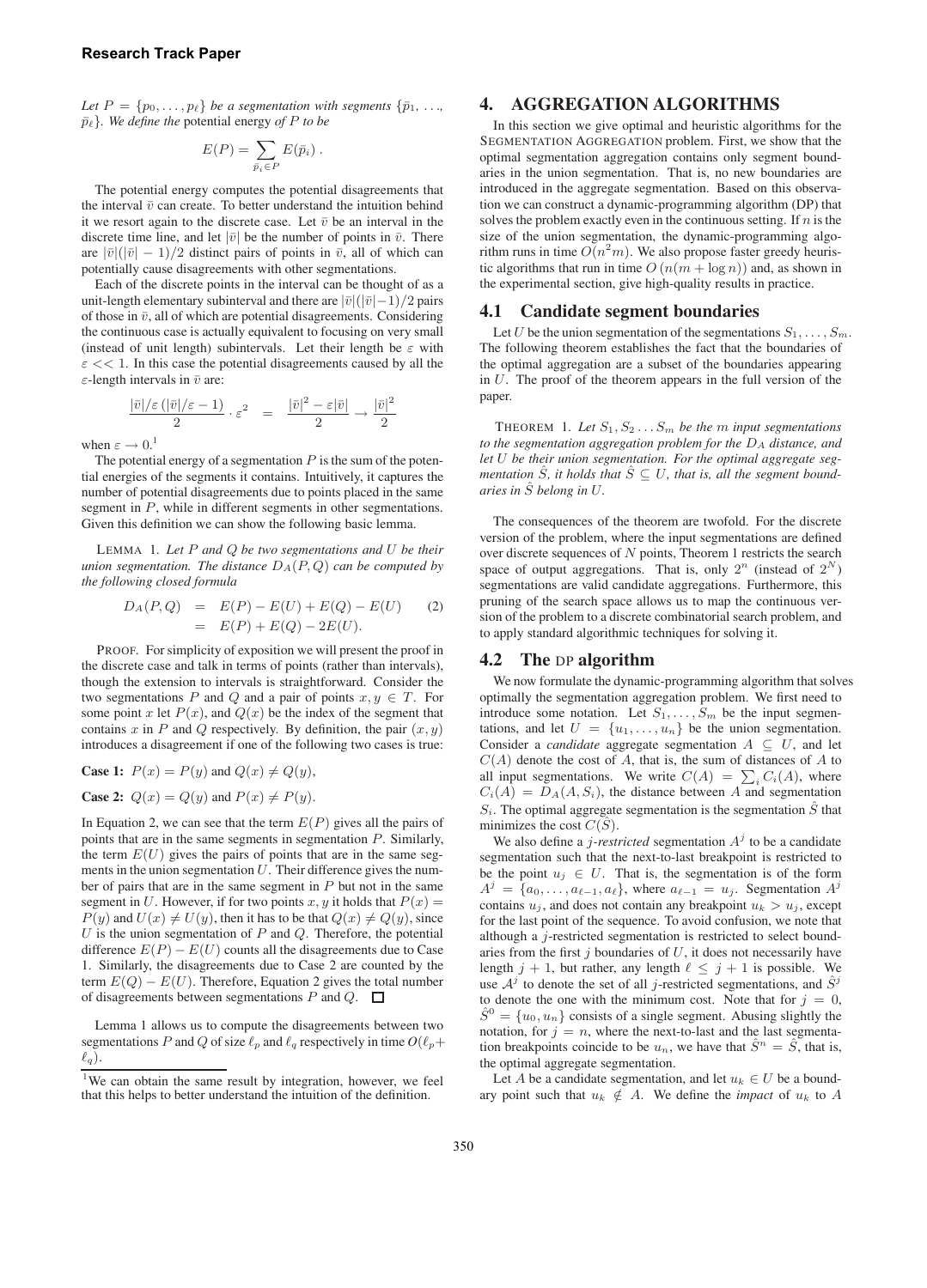to be the change (increase or decrease) in the cost that is caused by adding breakpoint  $u_k$  to the A, that is,  $I(A, u_k) = C(A \cup$  ${u_k \brace u_k} - C(A)$ . We have that  $I(A, u_k) = \sum_i I_i(A, u_k)$ , where  $I_i(A, u_j) = C_i(A \cup \{u_k\}) - C_i(A).$ 

We can now prove the following theorem.

THEOREM 2. *The cost of the optimal solution for the* SEG-MENTATION AGGREGATION *problem can be computed using a dynamic-programming algorithm (*DP*) with the following recursion.*

$$
C(\hat{S}^j) = \min_{0 \le k < j} \left\{ C(\hat{S}^k) + I(\hat{S}^k, u_j) \right\} \tag{3}
$$

PROOF. For the proof of correctness it suffices to show that the impact of adding breakpoint  $u_j$  to a k-restricted segmentation is the same for all  $A^k \in \mathcal{A}^k$ . Recursion 3 calculates the minimum-cost aggregation correctly, since the two terms appearing in the summation are independent.

Formally, for some sequence  $Q = \{q_0, \ldots, q_\ell\}$ , and some bound-<br>  $Q \times \{q_0, \ldots, q_\ell\}$  and some boundary value b, let  $Pre(Q, b) = \{q_j \in Q : q_j < b\}$  be the set of breakpoints in Q that precede point b. Consider a k-restricted segmentation  $A^k \in \mathcal{A}^k$  with boundaries  $\{a_0, \ldots, a_{\ell-1}, a_\ell\} \subseteq U$ . We will prove that the impact  $I(A^k, u_j)$  is independent of the set  $Pre(A^k, u_k)$ . Since the  $a_{\ell-1} = u_k$  for all segmentations in  $A^k$ , we have that  $I(A^k, u_k)$  is invariant in  $A^k$ we have that  $I(A^k, u_j)$  is invariant in  $\mathcal{A}^k$ .

For proving the above claim it is enough to show that  $I_i(A^k, u_j)$ is independent of  $Pre(A^k, u_k)$  for every input segmentation  $S_i$ . Let  $U_i^{\hat{k}}$  be the union of segmentation  $S_i$  with the segmentation  $A^k$ . Using Lemma 1 we have that  $C_i(A^k) = E(A^k) + E(S_i)$  –  $2E(U_i^k)$ . Therefore, we need to show that the change in the potential of  $A^k$ . See and  $U^k$  is independent of  $\text{Pre}(A^k, u_i)$ . tial of  $A^k$ ,  $S_i$  and  $U_i^k$  is independent of  $Pre(A^k, u_k)$ .<br>Adding boundary point  $u_i$  to  $A^k$  has obviously no

Adding boundary point  $u_i$  to  $A^k$  has obviously no effect on the potential of  $S_i$ . In order to study the effect on the potential of  $A^k$ , and  $U_i^k$  we consider the general question of how the potential of a segmentation changes when adding a new breakpoint. Let  $Q =$  $\{q_0, \ldots, q_\ell\}$  be a segmentation, and let  $Q' = Q \cup \{b\}$  denote the sequence  $\Omega$  after the addition of breakpoint b. Assume that b falls sequence  $Q$  after the addition of breakpoint  $b$ . Assume that  $b$  falls in segment  $\bar{q}_t = (q_{t-1}, q_t]$ . The addition of b splits the interval  $\overline{q}_t$  into two segments  $\overline{\beta}_1 = (q_{t-1}, b]$  and  $\overline{\beta}_2 = (b, q_t]$  such that  $|\bar{q}_t| = |\bar{\beta}_1| + |\bar{\beta}_2|$ . We can think of  $\bar{Q}'$  as being created by adding segments  $\bar{\beta}_1$  and  $\bar{\beta}_2$  and removing segment  $\bar{q}_2$ . Since the notential segments  $\bar{\beta}_1$ , and  $\bar{\beta}_2$  and removing segment  $\bar{q}_t$ . Since the potential of a segmentation is the sum of the potentials of its intervals, we have that

$$
E(Q') - E(Q) = -E(\bar{q}_t) + E(\bar{\beta}_1) + E(\bar{\beta}_2)
$$
  
=  $-\frac{|\bar{q}_t|^2}{2} + \frac{|\bar{\beta}_1|^2}{2} + \frac{|\bar{\beta}_2|^2}{2}$   
=  $-|\bar{\beta}_1||\bar{\beta}_2|$ . (4)

Consider now the segmentation  $A^k$ . Adding  $u_j$  to segmentation  $A^k$  splits the last segment  $\bar{a}_\ell$  into two sub-segments. From Equation 4 we know that the change in potential of  $A^k$  depends only tion 4 we know that the change in potential of  $A<sup>k</sup>$  depends only on the lengths of these sub-segments. Since these lengths are determined solely by the position of the boundary  $a_{\ell-1}$ , the potential change is independent of  $Pre(A^k, u_k)$ .

For segmentation  $U_i^k$ , we need to consider two cases. If  $u_j \in S_i$ , then the addition of  $u_j$  to  $A^k$  does not change  $U_i^k$ , since the boundary point was already in the union. Therefore, there is no change in potential. If  $u_j \notin S_i$ , then we need to add breakpoint  $u_j$  to segmentation  $U_k^k$ . Assume that the breakpoint  $u_j$  falls in  $\bar{u}_t = (u_{k+1}, u_k)$ . The change in the potential of  $U_k^k$  depends only on the  $(u_{t-1}, u_t]$ . The change in the potential of  $\tilde{U}^k$  depends only on the lengths of sub-intervals into which the segment  $\bar{u}_t$  is split. However, since  $u_j > u_k$ , and since we know that  $u_k \in U_i^{\overline{k}}$ , we have that  $u_{t-1} \geq u_k$ . Therefore, the change in potential is independent of  $\text{Pre}(\hat{U}_i^k, u_k)$ , and hence independent of  $\text{Pre}(A^k, u_k)$ 

Computing the impact of every point can be done in  $O(m)$  time (constant time is needed for each  $S_i$ ) and therefore the total computation needed for the evaluation of the dynamic-programming recursion is  $O(n^2m)$ .

#### **4.3 The** GREEDY **algorithm**

Here we present faster heuristics as alternatives to the dynamicprogramming algorithm, that runs in time quadratic to the size of the union segmentation.

In this section we describe a greedy bottom-up (GREEDYBU) approach to segmentation aggregation. (The idea in the top-down greedy algorithm GREEDYTD is similar but the description is omitted due to lack of space.) The algorithm starts with the union segmentation U. Let  $A_1 = U$  denote this initial aggregate segmentation. At the  $t$ -th step of the algorithm we identify the boundary  $b$ in  $A_t$  whose removal causes the maximum decrease in the cost of the segmentation. By removing  $b$  we obtain the next aggregate segmentation  $A_{t+1}$ . If no boundary that causes cost reduction exists, the algorithm stops and it outputs the segmentation  $A_t$ .

At some step t of the algorithm, let  $C(A_t)$  denote the cost of the aggregate segmentation  $A_t$  constructed so far. As in Section 4.2, we have that  $C(A_t) = \sum_i C_i(A_t)$ . For each boundary point  $b \in A$ , we need to store the *impact* of removing h from  $A_t$ .  $b \in A_t$ , we need to store the *impact* of removing b from  $A_t$ , that is, the change in  $C(A_t)$ . This may be negative, meaning that the cost decreases, or positive, meaning that the cost increases. We denote this impact by  $I(b)$  and as before, it can be written as  $I(b) = \sum_i I_i(b).$ <br>We will now sh

We will now show how to compute and maintain the impact in an efficient manner. We will show that at any step the impact for a boundary point b can be computed by looking only at *local* information: the segments adjacent to b. Furthermore, the removal of b affects the impact only of the adjacent boundaries in  $A_t$ , thus updates are also fast.

For the computation of  $I(b)$  we make use of Lemma 1. Let  $A_t$  be the aggregate segmentation at step t, and let  $S_i$  denote one of the input segmentations. Also, let  $U_i$  denote the union segments between  $A_t$  and  $S_i$ . We have that  $C_i(A_t) = E(S_i) + E(A_t) - 2E(U_i)$ . Similar to Section 4.2, we can compute the impact of removing boundary b by computing the change in potential. The potential of  $S_i$  remains obviously unaffected. We only need to consider the effect of b on the potentials  $E(A_t)$  and  $E(U_i)$ .

Assume that  $b = a_j$  is the j-th boundary point of  $A_t$ . Removing  $a_j$  causes segments  $\bar{a}_j$  and  $\bar{a}_{j+1}$  to be merged, creating a new segment of size  $|\bar{a}_j| + |\bar{a}_{j+1}|$  and removing two segments of size  $|\bar{a}_j|$  and  $|\bar{a}_{j+1}|$ . Therefore, the potential energy of the resulting segmentation  $A_{t+1}$  is

$$
E(A_{t+1}) = E(A_t) + \frac{(|\bar{a}_j| + |\bar{a}_{j+1}|)^2}{2} - \frac{|\bar{a}_j|^2}{2} - \frac{|\bar{a}_{j+1}|^2}{2}
$$
  
= 
$$
E(A_t) + |\bar{a}_j||\bar{a}_{j+1}|.
$$

The boundary  $b$  that is removed from  $A_t$  is also a boundary point of  $U_i$ . If  $b \in S_i$ , then the boundary remains in  $U_i$  even after it is removed from  $A_t$ ; thus, the potential energy  $E(U_i)$  does not change. Therefore, the impact is  $I_i(b) = |\bar{a}_j||\bar{a}_{j+1}|$ . Consider the case that  $b \notin S_i$ . Assume that  $b = u_k$  is the k-th boundary of U. Therefore, it separates the segments  $\bar{u}_k$  and  $\bar{u}_{k+1}$ . The potential energy of  $U_i$  increases by  $|\bar{u}_k||\bar{u}_{k+1}|$ . Thus the impact of b is  $I_i(b) = |\bar{a}_j||\bar{a}_{j+1}| - 2|\bar{u}_k||\bar{u}_{k+1}|.$ 

Therefore, the computation of  $I_i(b)$  can be done in constant time with the appropriate data structure for obtaining the lengths of the segments adjacent to b. Going through all input segmentations we can compute  $I(b)$  in time  $O(m)$ . Computing the impact of all boundary points takes time  $O(nm)$ . Updating the costs in a naive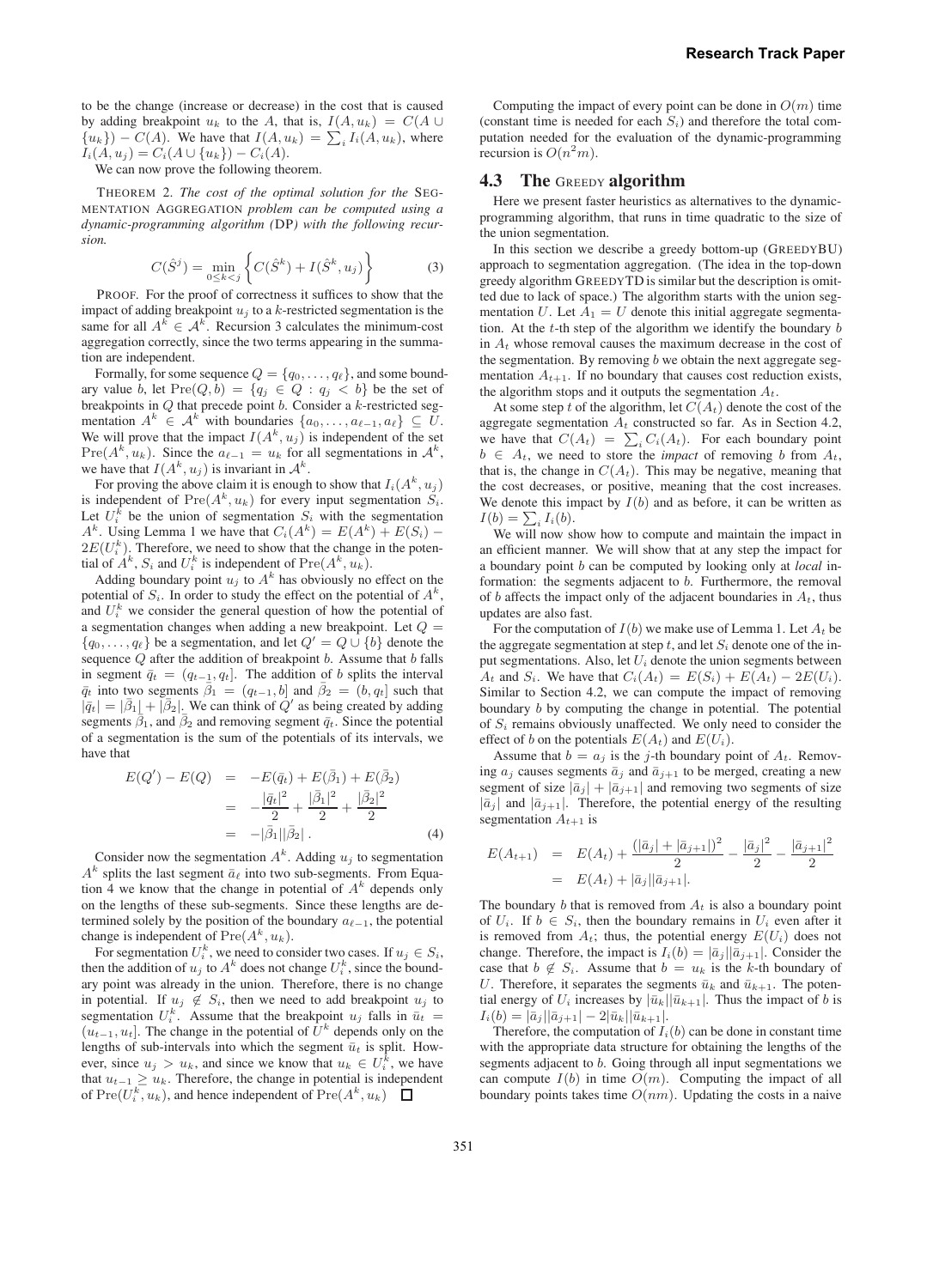way would result in an algorithm with cost  $O(n^2m)$ . However, we do not need to update all boundary points. Since the impact of a boundary point depends only on the adjacent segments, only the impact values of the neighboring boundary points are affected. If  $b = a_j$ , we only need to recompute the impact for  $a_{i-1}$  and  $a_{i+1}$ , which can be done in time  $O(m)$ .

Therefore, using a simple heap to store the benefits of the breakpoints, we are able to compute the aggregate segmentation in time  $O(n(m + \log n)).$ 

# **5. EXPERIMENTS**

In this section we experimentally evaluate our methodology. First, on a set of generated data we show that both DP and GREEDY algorithms give results of high quality. Next, we show the usefulness of our methodology in different domains.

## **5.1 Comparing aggregation algorithms**

For this experiment we generate segmentation datasets as follows. First we create a random segmentation of a sequence of length 1000 by picking a random set of boundary points. Then, we use this segmentation as a basis to create a dataset of 100 segmentations to be aggregated. Each segmentation is generated from the basis as follows: each segment boundary of the basis is kept identical in the output segmentation with probability  $(1 - p)$ , or it is altered with probability  $p$ . There are two types of changes a boundary is subject to: *deletion* and *translocation*. In the case of translocation, the new location of the boundary is determined by the *variance level*  $(v)$ . For small values of  $v$  the boundary is placed close to its old location, while for large values it is placed further.

Figure 2 shows the ratio of the aggregation costs achieved by GREEDYTD and GREEDYBU with respect to the optimal DP algorithm. It is apparent that in most of the cases the greedy alternatives give results with cost very close (almost identical) to the optimal. We mainly show the results for  $p > 0.5$ , since for smaller values of  $p$  the ratio is always equal to 1. Figure 3 shows the distance (measured using  $D_A$ ) between the aggregation produced by DP, GREEDYTD and GREEDYBU and the basis segmentation used for generating the datasets. These results demonstrate that not only the quality of the aggregation found by the greedy algorithms is close to that of the optimal, but also that the *structure* of the algorithms' outputs is very similar. All the results are averages over 10 independent runs.

#### **5.2 Experiments with haplotype data**

The basic intuition of the haplotype-block problem as well as its significance in biological sciences and medicine have already been discussed in Section 2. Here we show how the segmentationaggregation methodology can be applied in this setting. The main problem with the haplotype block-structure problem is that although numerous studies have confirmed its existence, the methodologies that have been proposed for finding the blocks are inconclusive with respect to the number and the exact positions of their boundaries.

The main line of work related to haplotype-block discovery consists of a series of segmentation algorithms. These algorithms usually assume different optimization criteria for block quality and segment the data so that blocks of good quality are produced. Although one can argue for or against each one of those optimization functions, we again adopt the aggregation approach. That is, we aggregate the results of the different algorithms used for discovering haplotype blocks by doing segmentation aggregation.

For the experiments we use the published dataset of [7] and we aggregate the segmentations produced by the following five different methods:



**Figure 4: Block structure of real haplotype data**

- 1. *Daly et al.*: This is the original algorithm for finding blocks used in [7].
- 2. *htSNP*: This is a dynamic-programming algorithm proposed in [35]. The objective function uses the htSNP criterion proposed in [30].
- 3. *DB*: This is again a dynamic-programming algorithm, though for a different optimization criterion. The algorithm is proposed in [35], while the optimization measure is the *haplotypediversity* proposed by [20].
- 4. *MDB*: This is a Minimum Description Length (MDL) method proposed in [3].
- 5. *MDyn*: This is another MDL-based method proposed by [23].

Figure 4 shows the block boundaries found by each one of the methods. The solid line shows the block boundaries found by doing segmentation aggregation on the results of the aforementioned five methods. The aggregate segmentation has 11 segment boundaries, while the input segmentations have 12, 11, 6, 12 and 7 segment boundaries respectively, with 29 of them being unique. Note that in the result of the aggregation, block boundaries that are very close to each other in some segmentation methods (for example htSNP) disappear and in most cases they are replaced by a single boundary. Additionally, the algorithm does not always find boundaries that are in the majority of the input segmentations. For example, the eighth boundary of the aggregation appears in only two input segmentations, namely the results of Daly et al. and htSNP.

#### **5.3 Robustness experiments**

In this experiment we demonstrate the usefulness of the segmentation aggregation in producing robust segmentation results, insensitive to the existence of outliers in the data. Consider the following scenario, where multiple sensors are sending their measurements to a central server. It can be the case that some of the sensors may fail at certain points in time. For example, they may run out of battery or report erroneous values due to communication delays in the network. Such a scenario causes outliers (missing or erroneous data) to appear. The classical segmentation algorithms are sensitive to such values and usually produce "unintuitive" results. We here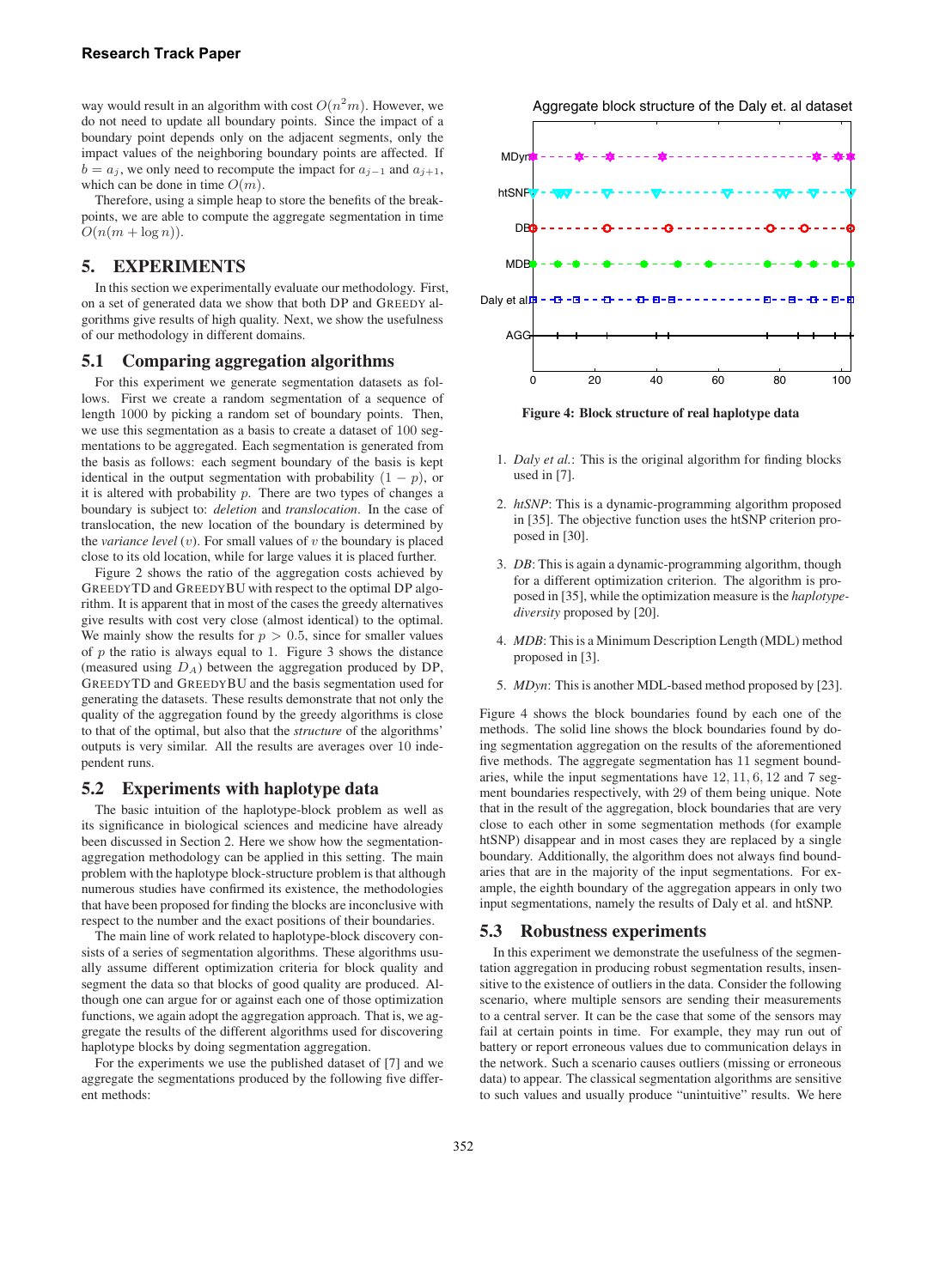

**Figure 2: Performance ratio of greedy algorithms with respect to the optimal DP result.**



**Figure 3: Disagreements of the aggregate segmentation with the ground truth segmentation, used for generating the data.**



**Figure 5: Disagreements of** S**agg and** S**blind with the true underlying segmentation** S**basis.**



**Figure 6: Anecdote illustrative of the insensitivity of the aggregation to the existence of outliers in the data.**

show that the segmentation aggregation is insensitive to the existence of missing or erroneous data via the following experiment. First, we generate a multidimensional sequence of real numbers that has an a-priori known segmental structure. We fix the number of segments appearing in the data to be  $k = 10$ , and all the dimensions have the same segment boundaries. All the points in a segment are normally distributed around some randomly picked mean  $\mu \in [9, 11]$ . One can consider each dimension to correspond to data coming from a different sensor. We report the results from a dataset that has 1000 data points, and 10 dimensions.

Standard segmentation methods segment all dimensions together. We do the same using the variance of the segments to measure the quality of the segmentation. We segment all the dimensions together using the standard optimal dynamic-programming algorithm for sequence segmentation [4]. We denote by  $S_{\text{basis}}$  the segmentation of this data obtained by this dynamic-programming algorithm.

Then, we simulate the erroneous data as follows: first we pick a specific subset of dimensions on which we insert erroneous blocks of data. The cardinality of the subset varies from 1 to 10 (all dimensions). An erroneous block is a set of consecutive outlier values. Outlier values are represented by 0s in this example. We use small blocks of length at most 4 and we insert  $1 - 10$  such blocks. This means that in the worst case we have at most 4% faulty data points.

We segment this noisy dataset using the standard segmentation algorithm described above that blindly segments all dimensions together. We denote by  $S<sub>blind</sub>$  the segmentation produced by the dynamic-programming segmentation algorithm on this modified dataset. We also experiment with the aggregation approach. We segment each dimension separately in  $k = 10$  segments and then we aggregate the results. We denote by  $S_{\text{agg}}$  the resulting aggregate segmentation.

Figure 5 reports the disagreements  $D_A(S_{\text{agg}}, S_{\text{basis}})$  and  $D_A(S_{\text{blind}}, S_{\text{signal}})$  $S<sub>basis</sub>$ ) obtained when we fix the number of erroneous blocks inserted in each dimension and vary the number of dimensions that are faulty, and vice versa. That is, we try to compare the number of disagreements between the segmentations produced by aggrega-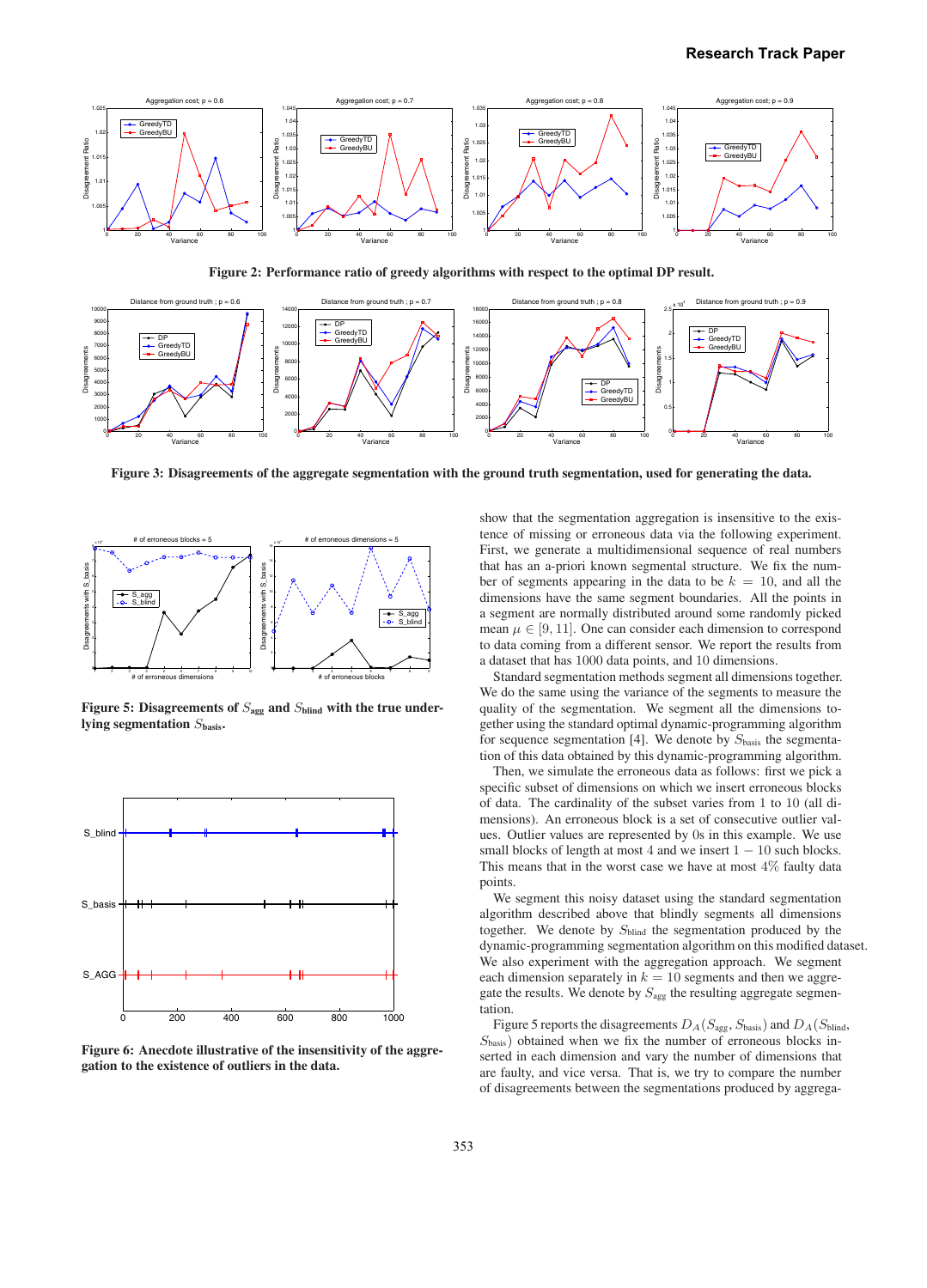

**Figure 7: Clustering of a single user's logged days into three clusters and the cluster representatives.**

tion and by blindly segmenting all the dimensions together, to the segmentation that would have been obtained if the erroneous data were ignored. Our claim is that a "correct" segmentation should be as close as possible to  $S_{\text{basis}}$ . Figure 5 indeed demonstrates that the aggregation result is much closer to the underlying true segmentation, and thus the aggregation algorithm is less sensitive to the existence of outliers. Figure 6 further verifies this intuition by visualizing the segmentations  $S_{\text{basis}}$ ,  $S_{\text{agg}}$  and  $S_{\text{blind}}$  for the case of 5 erroneous dimensions containing 5 blocks of consecutive outliers.

#### **5.4 Experiments with reality-mining data**

The reality-mining dataset<sup>2</sup> contains usage information of 97 mobile phone users [9]. A large percentage of these users are either students (masters students, freshmen, graduate students) or faculty (professors, staff) of the MIT Media Laboratory, while the rest are incoming students at the MIT Sloan business school, located adjacent to the laboratory. The collected information includes call logs, Bluetooth devices in proximity, cell tower IDs, application usage, and phone status (such as charging and idle) etc. The data spans a period from September 2004 to May 2005. We mainly focus our analysis on the data related to the *callspan* of each user. The callspan data has information related to the actual times each user places a phonecall.

From this data we produce segmentations as follows: for each user, and each day during which he has been logged, we take the starting times reported in the callspan and we consider them as segment boundaries on the timeline of the day. For example, a user that is logged for 30 days, produces 30 different segmentations, one for each day.

#### *5.4.1 Identifying single user's patterns*

In our first experiment, we cluster the days of a single user. Since each day is represented as a segmentation of the 24-hour timeline, clustering the days corresponds to clustering these segmentations. We use distance  $D_A$  for comparing the different days. The definition of segmentation aggregation allows naturally to define the "mean" of a segmentation cluster to be the aggregation of the segmentations that are grouped together in the cluster. We can then readily apply the classical  $k$ -means algorithm to the space of segmentations.



**Figure 8: The clustering structure of the reality-mining user data**

Figure 7 shows the clustering of the days of a single user (who is classified as a professor in the dataset) over a period of 213 days starting from September 2004 to May 5th 2005 (not all days are recorded). The plot on the top shows the clustering of the days. The days are arranged sequentially and the different colors correspond to different clusters. It is apparent that at the beginning of the recorded period the patterns of the user are quite different from the patterns observed at later points in the study. More specifically, all the initial days form a single rather homogeneous cluster. From [9] we take the information that during this period the Media Lab subjects had been working towards the annual visit of the laboratory's sponsors. It had been previously observed that this had affected the subjects' schedules. It is possible that our methodology captures this pattern. The rest of Figure 7 shows the representatives of each cluster. We observe that the representatives are rather distinct consisting of profiles where the users use their phone either in morning hours, or in evening hours, or both.

#### *5.4.2 Finding groups of similar users*

In the second experiment we try to build clusters of users that show similar patterns in their activities. For this, we build the profile of each user, by aggregating all the days he has been logged for. Next, we cluster the user profiles, using the  $k$ -means algorithm for segmentations, as discussed in the previous paragraph. Figure 8 gives visual evidence of the existence of some clusters of users in the dataset. The plot shows the distances between user profiles, in terms of disagreement distance. The rows and the columns of the distance matrix have been rearranged so that users clustered together are put in consecutive rows (columns). The darker the coloring of a cell at position  $(i, j)$  the more similar users i and j are. There are some evident clusters in the dataset, like for example the one consisting of users at positions  $1 - 10$ ,  $33 - 38$ ,  $39 - 54$ , 55−68 and 69−77. Note that the cluster containing users 55−68 is characterized not only by strong similarity between its members, but additionally a strong dissimilarity to almost every other user in the dataset.

From these groups, the third one, consisting of rows  $39 - 54$ , seems to be very coherent. We further looked at the people constituting this group and found out that most of them are related (being probably students) to the Sloan business school. More specifically, the academic/professional positions of the people in the cluster, as reported in the dataset, are as follows.

<sup>&</sup>lt;sup>2</sup>The interested reader can find the datasets at  $http://$ reality.media.mit.edu/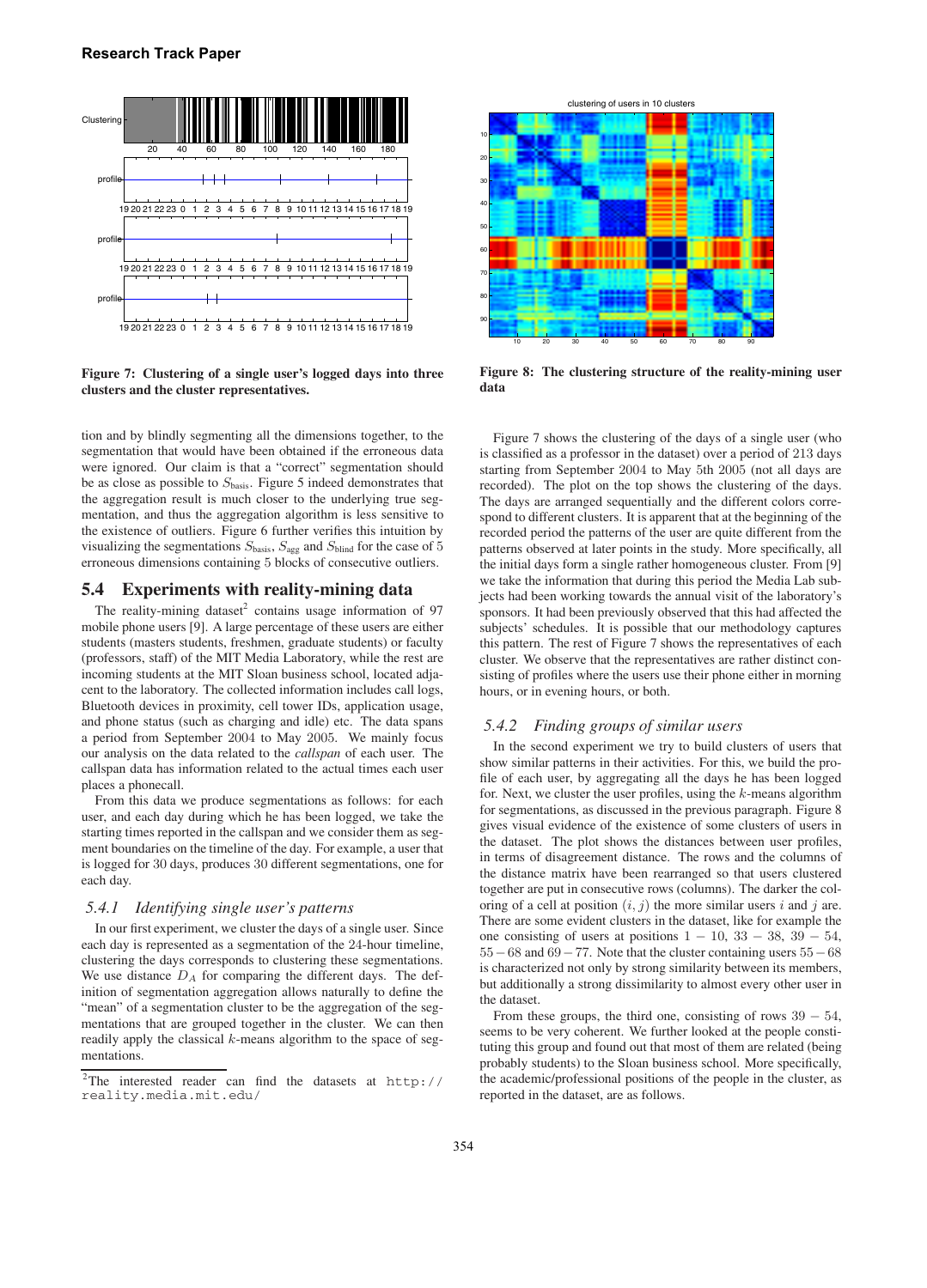sloan, mlUrop, sloan, sloan, sloan, sloan, 1styeargrad, sloan, 1styeargrad, mlgrad, sloan, sloan, sloan, staff, sloan, sloan

Similarly, the relatively large and homogeneous group formed by lines 1 <sup>−</sup> 10 consists mostly from staff and professors.

The cluster of users  $55 - 68$ , although quite homogeneous and distinct from the rest of the dataset, it contains a rather diverse set of people, at least with respect to their positions. However there may be another link that makes their phone-usage patterns similar, and separates them from the rest of the users.

# **6. ALTERNATIVE DISTANCE FUNCTIONS**

In this section we discuss alternative formulations of the SEG-MENTATION AGGREGATION problem. The differences are due to the alternative distance functions that can be used for comparing segmentations.

## **6.1 Entropy Distance**

The *entropy distance* between two segmentations quantifies the information one segmentation reveals about the other. In general, the entropy distance between two random variables  $X$  and  $Y$  that take values in domains  $X$  and  $Y$  respectively is defined as

$$
D_H(X, Y) = H(X | Y) + H(Y | X),
$$

where  $H(\cdot | \cdot)$  is the conditional entropy function and

$$
H(X \mid Y) = -\sum_{x \in \mathcal{X}} \sum_{y \in \mathcal{Y}} Pr[x, y] \log Pr[x \mid y]. \tag{5}
$$

For segmentations this can be applied as follows. Let  $Q =$  ${q_0, \ldots, q_{\ell_q}}$  be a segmentation that partions the unit real interval. Let *i* be the *label* of the interval  $\bar{q}_i = (q_{i-1}, q_i]$  Abusing the notation, we define a random variable  $Q : (0,1] \rightarrow \{1,\ldots,\ell_q\}$ ,<br>where  $Q(x) = i$  for  $x \in \bar{a}$ . Assuming that x is drawn uniformly where  $Q(x) = i$  for  $x \in \overline{q_i}$ . Assuming that x is drawn uniformly at random, we have that  $Pr[Q(x) = i] = |\bar{q}_i|$ . In plain terms, each segment is chosen with probability proportional to its length. Given two segmentations  $Q$  and  $P$  we define the joint distribution of the random variables Q and P as  $P[i, j] = |\bar{q}_i \cap \bar{p}_j|$ , that is, the probability that a randomly chosen point falls in the intersection of the segments  $\bar{q}_i$  and  $\bar{p}_j$ . We can now define the entropy distance  $D_H(P,Q)$  between segmentations, using Equation 5.

The entropy distance is also a metric. Computing the entropy distance between two segmentations can be done in linear time. The main idea of this linear-time algorithm is a decomposition of  $D_H(P,Q)$  similar to the decomposition of  $D_A(P,Q)$  showed in Lemma 1 (Equation 2), using the concept of potential energy. For the entropy distance the potential energy of segmentation  $P$  is  $E(P) = -H(P).$ 

Furthermore, solving the SEGMENTATION AGGREGATION problem (Problem 1) for  $D<sub>H</sub>$  can also be done optimally using a dynamicprogramming algorithm. This algorithm is a variation of the DP algorithm discussed in Section 4. The recursion of the algorithm is again based on the fact that adding a new breakpoint has only a local effect on the cost of the segmentation. The details of the algorithms for the entropy distance are omitted due to lack of space.

#### **6.2 Boundary Mover's Distance**

The *Boundary Mover's Distance*  $(D_B)^3$  compares two segmentations P and Q considering only the distances between their boundary points. Let the boundary points of P and Q be  $\{p_0, \ldots, p_{\ell_p}\}$ 

and  $\{q_0, \ldots, q_{\ell_q}\}\.$  We define the Boundary Mover's distance of P with respect to  $\overline{Q}$  to be

$$
D_B(P | Q) = \sum_{p_i \in P} \min_{q_j \in Q} |p_i - q_j|^r.
$$

Two natural choices for r is  $r = 1$  and  $r = 2$ . For  $r = 1$  the Boundary Mover's distance employs the Manhattan distance between the segment boundaries, while for  $r = 2$  it uses the sum-of-squares distance.

The SEGMENTATION AGGREGATION problem for distance  $D_B$ with m input segmentations  $S_1, \ldots, S_m$  asks for an aggregate segmentation  $\hat{S}$  of at most t boundaries such that:

$$
\hat{S} = \arg\min_{S \in \mathcal{S}} D_B(S_i \mid S).
$$

Note that in this alternative definition of the segmentation aggregation problem we have to restrict the number of boundaries that can appear in the aggregation. Otherwise, the optimal  $S$  will contain the union of boundaries that appear in  $P$  and  $Q$  – such a segmentation will have total cost equal to 0. One can easily see that this alternative definition of the segmentation aggregation problem can also be solved optimally in polynomial time. More specifically, the problem of finding the best aggregation with at most  $t$  segment boundaries is equivalent to one-dimensional clustering that can be solved using dynamic programming. For the mapping, consider the boundaries of the input segmentations to be the points to be clustered, and the boundaries of the aggregation to be the cluster representatives. We note that for the case  $r = 1$  the boundaries of the aggregate segmentation are again a subset of the union segmentation.

## **7. RELATED WORK**

Related work on segmentation algorithms and their practical utility has already been discussed in Section 1. Though these algorithms are related to our work, our goal here is not just to propose a new segmentation algorithm but to aggregate the results of existing algorithms.

There exists a considerable amount of work for building individual, system or network temporal profiles that can be used in anomaly or misuse detection, prediction of mobile-phone users etc., as for example in [11, 26, 24, 28]. These methods approach the problem from a different view point and segmentations are not a central concept in this approach. Though we explore the applicability of segmentation aggregation in clustering users and building user profiles, performing exhaustive experiments on profilebuilding is beyond the scope of this paper. Exploring the relationship of our method to other profiling methods is an interesting question for future work.

Most related to our work are other aggregation problems that have been extensively studied. The notion of aggregation has recently emerged in several data-mining tasks. The problem of aggregating clusterings has been studied under the names of clustering aggregation [15], consensus clustering [2, 25] and cluster ensembles [12, 33]. Ranking aggregation has been studied from the viewpoints of algorithmics [2], Web search [8], databases [10], and machine learning [13]. A third important group of aggregating data mining results is formed by voting classifiers such as bagging [5] and boosting [6].

Our work is similar in spirit, since we are also trying to aggregate results of existing data-mining algorithms. However, although the segmentation problem has received considerable attention by the data-mining community, to the best of our knowledge, the segmentation aggregation problem has not been previously studied.

<sup>&</sup>lt;sup>3</sup>The name is inspired by the Earth Mover's Distance [31].